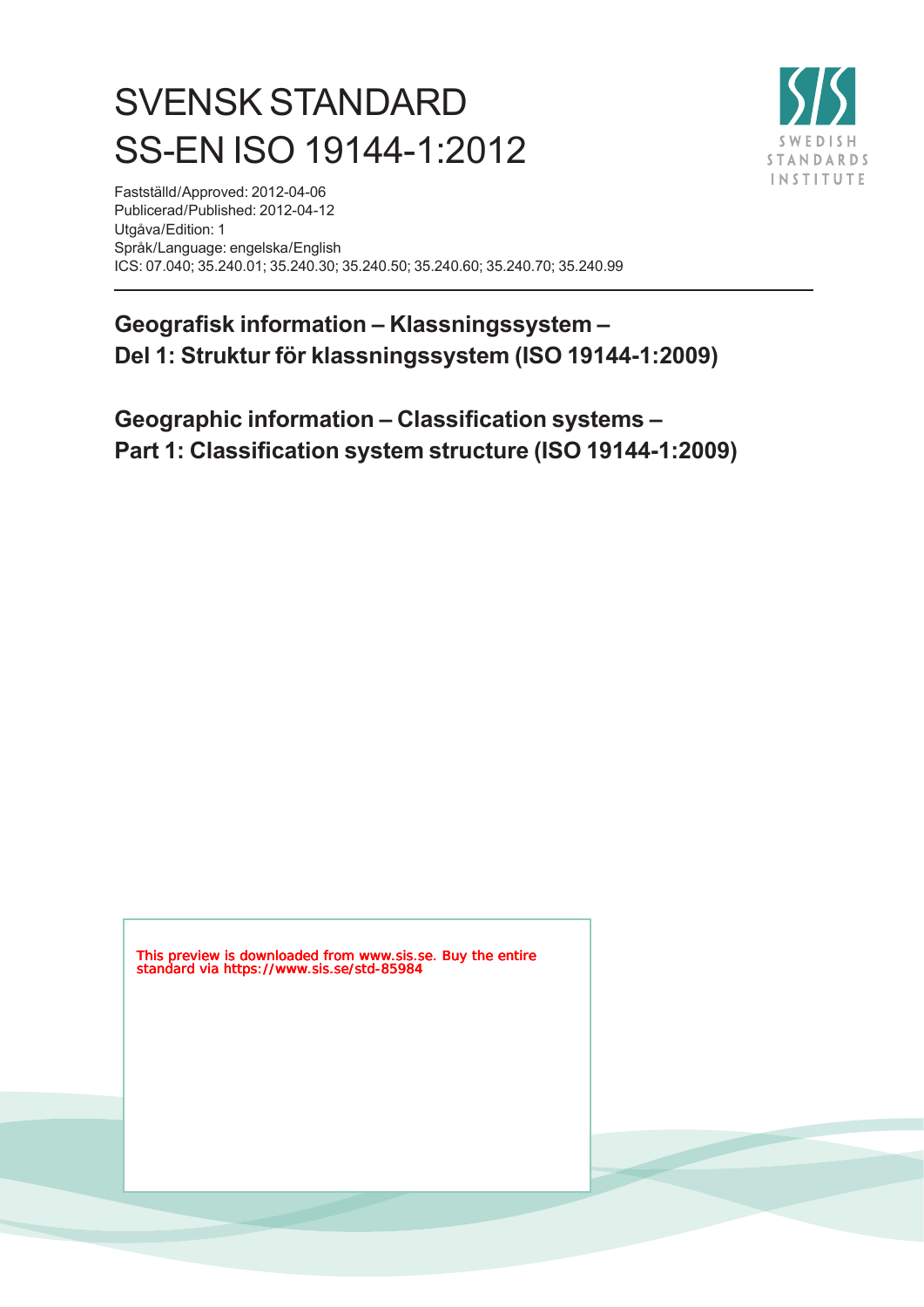## Standarder får världen att fungera

*SIS (Swedish Standards Institute) är en fristående ideell förening med medlemmar från både privat och offentlig sektor. Vi är en del av det europeiska och globala nätverk som utarbetar internationella standarder. Standarder är dokumenterad kunskap utvecklad av framstående aktörer inom industri, näringsliv och samhälle och befrämjar handel över gränser, bidrar till att processer och produkter blir säkrare samt effektiviserar din verksamhet.* 

#### **Delta och påverka**

Som medlem i SIS har du möjlighet att påverka framtida standarder inom ditt område på nationell, europeisk och global nivå. Du får samtidigt tillgång till tidig information om utvecklingen inom din bransch.

#### **Ta del av det färdiga arbetet**

Vi erbjuder våra kunder allt som rör standarder och deras tillämpning. Hos oss kan du köpa alla publikationer du behöver – allt från enskilda standarder, tekniska rapporter och standardpaket till handböcker och onlinetjänster. Genom vår webbtjänst e-nav får du tillgång till ett lättnavigerat bibliotek där alla standarder som är aktuella för ditt företag finns tillgängliga. Standarder och handböcker är källor till kunskap. Vi säljer dem.

#### **Utveckla din kompetens och lyckas bättre i ditt arbete**

Hos SIS kan du gå öppna eller företagsinterna utbildningar kring innehåll och tillämpning av standarder. Genom vår närhet till den internationella utvecklingen och ISO får du rätt kunskap i rätt tid, direkt från källan. Med vår kunskap om standarders möjligheter hjälper vi våra kunder att skapa verklig nytta och lönsamhet i sina verksamheter.

**Vill du veta mer om SIS eller hur standarder kan effektivisera din verksamhet är du välkommen in på www.sis.se eller ta kontakt med oss på tel 08-555 523 00.**

## Standards make the world go round

*SIS (Swedish Standards Institute) is an independent non-profit organisation with members from both the private and public sectors. We are part of the European and global network that draws up international standards. Standards consist of documented knowledge developed by prominent actors within the industry, business world and society. They promote cross-border trade, they help to make processes and products safer and they streamline your organisation.*

#### **Take part and have influence**

As a member of SIS you will have the possibility to participate in standardization activities on national, European and global level. The membership in SIS will give you the opportunity to influence future standards and gain access to early stage information about developments within your field.

#### **Get to know the finished work**

We offer our customers everything in connection with standards and their application. You can purchase all the publications you need from us - everything from individual standards, technical reports and standard packages through to manuals and online services. Our web service e-nav gives you access to an easy-to-navigate library where all standards that are relevant to your company are available. Standards and manuals are sources of knowledge. We sell them.

#### **Increase understanding and improve perception**

With SIS you can undergo either shared or in-house training in the content and application of standards. Thanks to our proximity to international development and ISO you receive the right knowledge at the right time, direct from the source. With our knowledge about the potential of standards, we assist our customers in creating tangible benefit and profitability in their organisations.

**If you want to know more about SIS, or how standards can streamline your organisation, please visit www.sis.se or contact us on phone +46 (0)8-555 523 00**



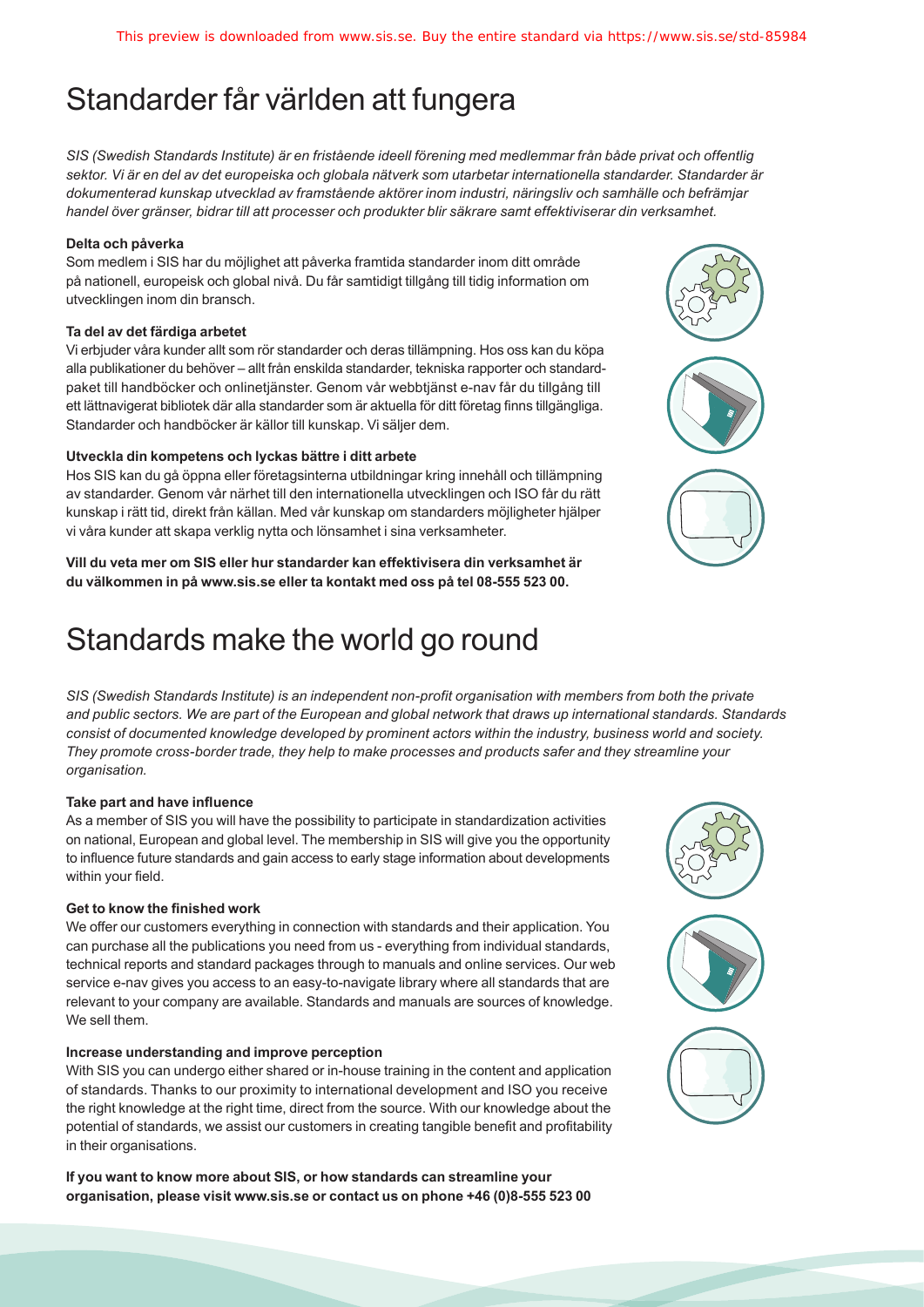Europastandarden EN ISO 19144-1:2012 gäller som svensk standard. Detta dokument innehåller den offciella engelska versionen av EN ISO 19144-1:2012.

Denna standard ersätter SS-ISO 19144-1:2009, utgåva 1.

The European Standard EN ISO 19144-1:2012 has the status of a Swedish Standard. This document contains the official version of EN ISO 19144-1:2012.

This standard supersedes the Swedish Standard SS-ISO 19144-1:2009, edition 1.

#### **Förhållandet till övriga delar under samma huvudtitel - Utdrag ur Förord i ISO 19144-1:2009/ Relations to other parts under the same general title - Extract from the Foreword of ISO 19144-1:2009**

ISO 19144 consists of the following parts, under the general title *Geographic information — Classification systems*:

- *Part 1: Classification system structure* 

The following part is under preparation:

- *Part 2: Land cover classification system (LCCS)*

© Copyright/Upphovsrätten till denna produkt tillhör SIS, Swedish Standards Institute, Stockholm, Sverige. Användningen av denna produkt regleras av slutanvändarlicensen som återfinns i denna produkt, se standardens sista sidor.

© Copyright SIS, Swedish Standards Institute, Stockholm, Sweden. All rights reserved. The use of this product is governed by the end-user licence for this product. You will find the licence in the end of this document.

*Upplysningar om sakinnehållet i standarden lämnas av SIS, Swedish Standards Institute, telefon 08-555 520 00. Standarder kan beställas hos SIS Förlag AB som även lämnar allmänna upplysningar om svensk och utländsk standard.*

*Information about the content of the standard is available from the Swedish Standards Institute (SIS), telephone +46 8 555 520 00. Standards may be ordered from SIS Förlag AB, who can also provide general information about Swedish and foreign standards.*

Denna standard är framtagen av kommittén för Ramverk för geodata, SIS/TK 323.

Har du synpunkter på innehållet i den här standarden, vill du delta i ett kommande revideringsarbete eller vara med och ta fram andra standarder inom området? Gå in på www.sis.se - där hittar du mer information.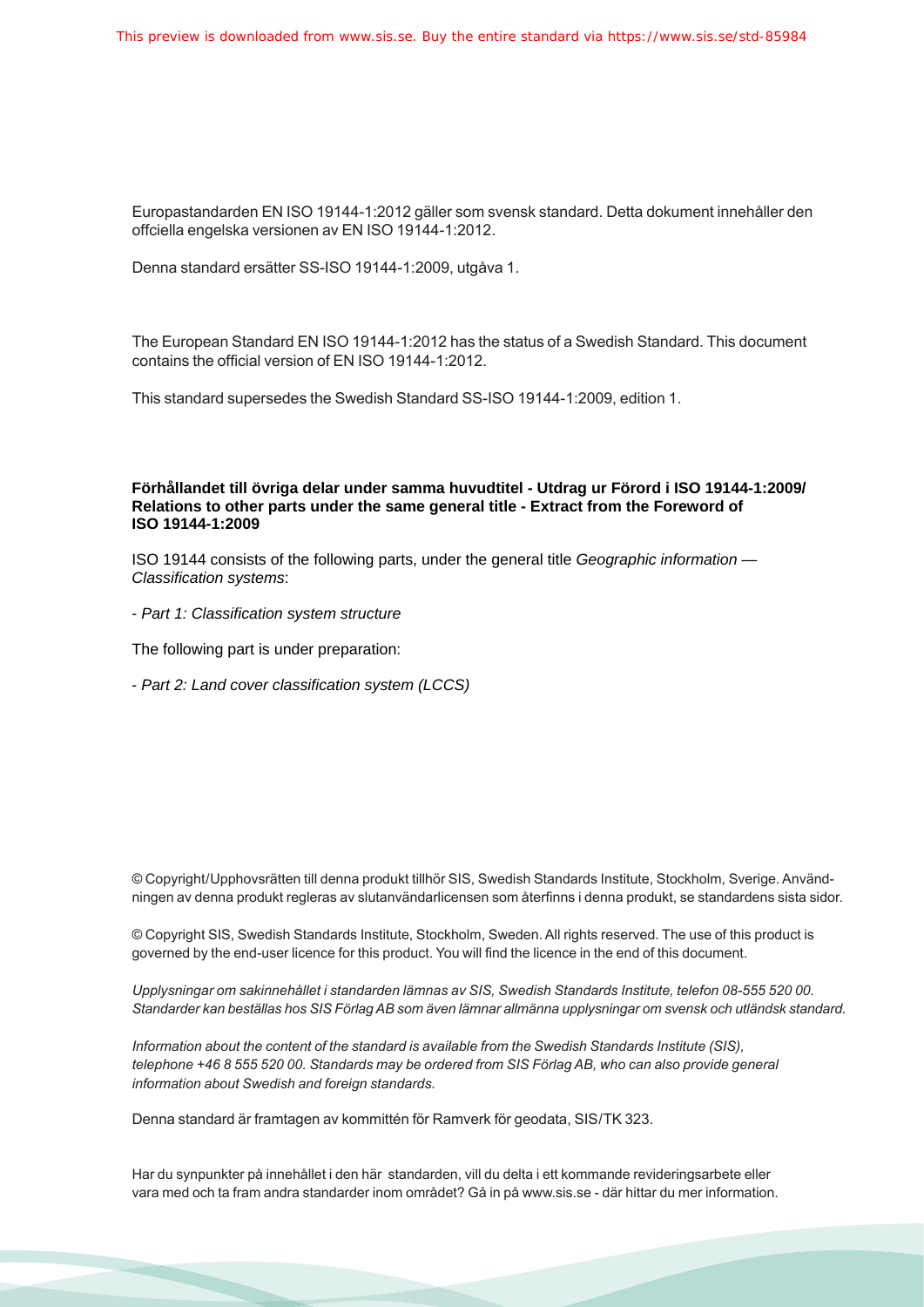This preview is downloaded from www.sis.se. Buy the entire standard via https://www.sis.se/std-85984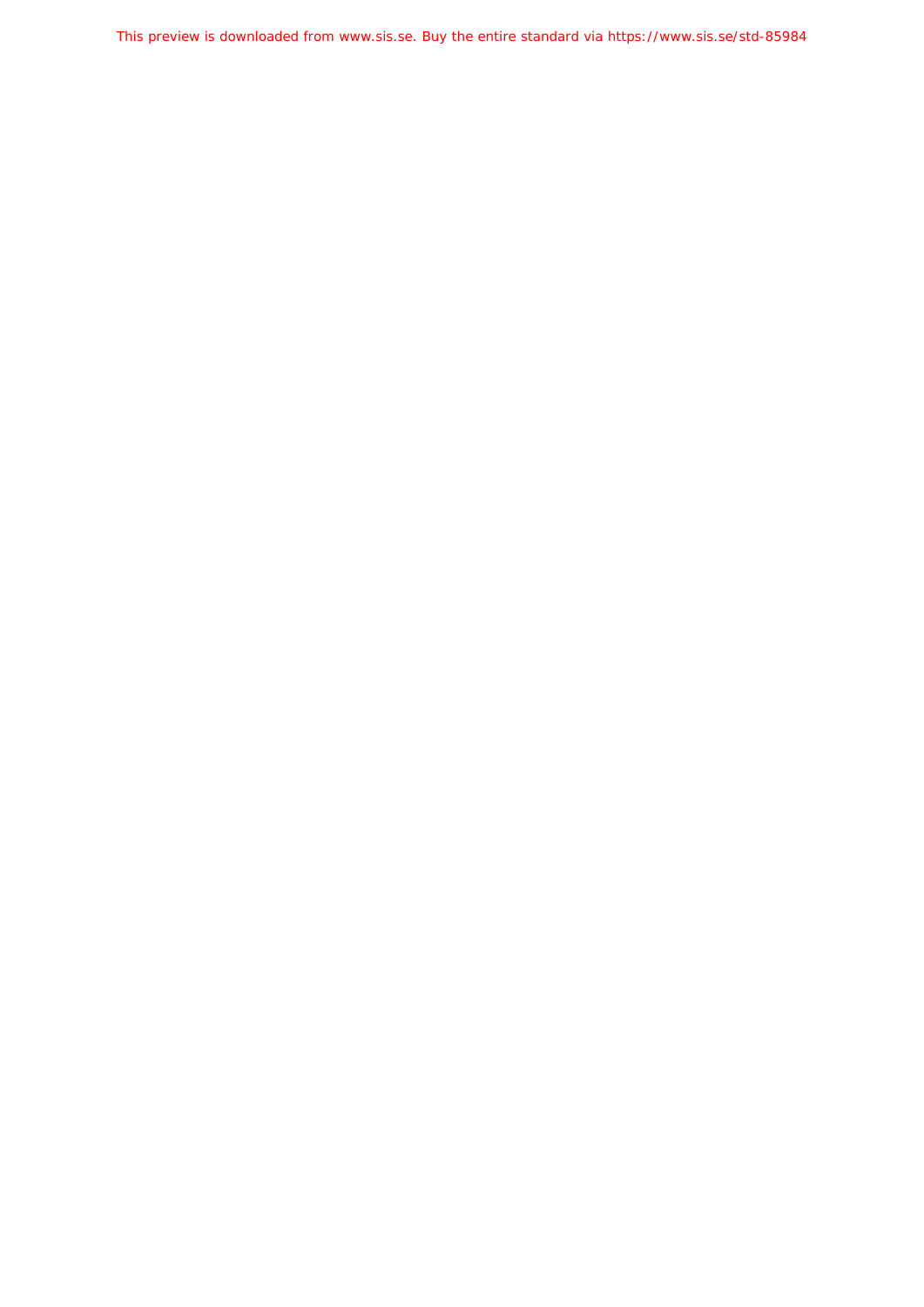## EUROPEAN STANDARD NORME EUROPÉENNE EUROPÄISCHE NORM

## **EN ISO 19144-1**

April 2012

ICS 35.240.70

English Version

## Geographic information - Classification systems - Part 1: Classification system structure (ISO 19144-1:2009)

Information géographique - Systèmes de classification - Partie 1: Structure de système de classification (ISO 19144-1:2009)

 Geoinformation - Klassifizierungssysteme - Teil 1: Struktur des Klassifizierungssystems (ISO 19144-1:2009)

This European Standard was approved by CEN on 9 March 2012.

CEN members are bound to comply with the CEN/CENELEC Internal Regulations which stipulate the conditions for giving this European Standard the status of a national standard without any alteration. Up-to-date lists and bibliographical references concerning such national standards may be obtained on application to the CEN-CENELEC Management Centre or to any CEN member.

This European Standard exists in three official versions (English, French, German). A version in any other language made by translation under the responsibility of a CEN member into its own language and notified to the CEN-CENELEC Management Centre has the same status as the official versions.

CEN members are the national standards bodies of Austria, Belgium, Bulgaria, Croatia, Cyprus, Czech Republic, Denmark, Estonia, Finland, France, Germany, Greece, Hungary, Iceland, Ireland, Italy, Latvia, Lithuania, Luxembourg, Malta, Netherlands, Norway, Poland, Portugal, Romania, Slovakia, Slovenia, Spain, Sweden, Switzerland, Turkey and United Kingdom.



EUROPEAN COMMITTEE FOR STANDARDIZATION COMITÉ EUROPÉEN DE NORMALISATION EUROPÄISCHES KOMITEE FÜR NORMUNG

**Management Centre: Avenue Marnix 17, B-1000 Brussels**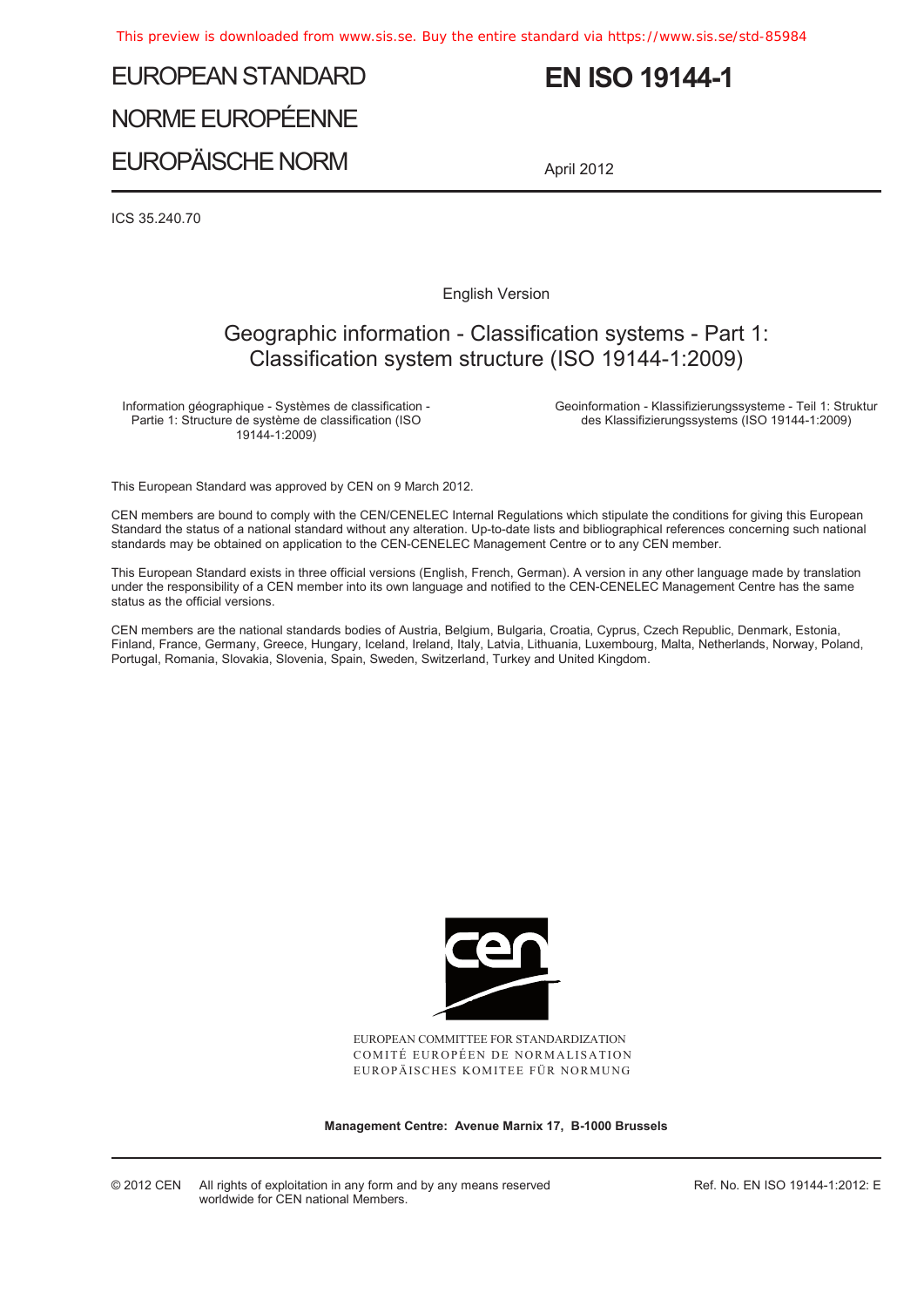This preview is downloaded from www.sis.se. Buy the entire standard via https://www.sis.se/std-85984 SS-EN ISO 19144-1:2012 (E)

## **Contents**

| 1                                           |  |
|---------------------------------------------|--|
| $\overline{2}$<br>2.1<br>2.2<br>2.3<br>2.4  |  |
| 3                                           |  |
| $\blacktriangle$<br>4.1<br>4.2              |  |
| 5<br>5.1<br>5.2<br>5.3<br>5.4<br>5.5<br>5.6 |  |
| 6<br>6.1<br>6.2<br>6.3<br>6.4               |  |
|                                             |  |
|                                             |  |
|                                             |  |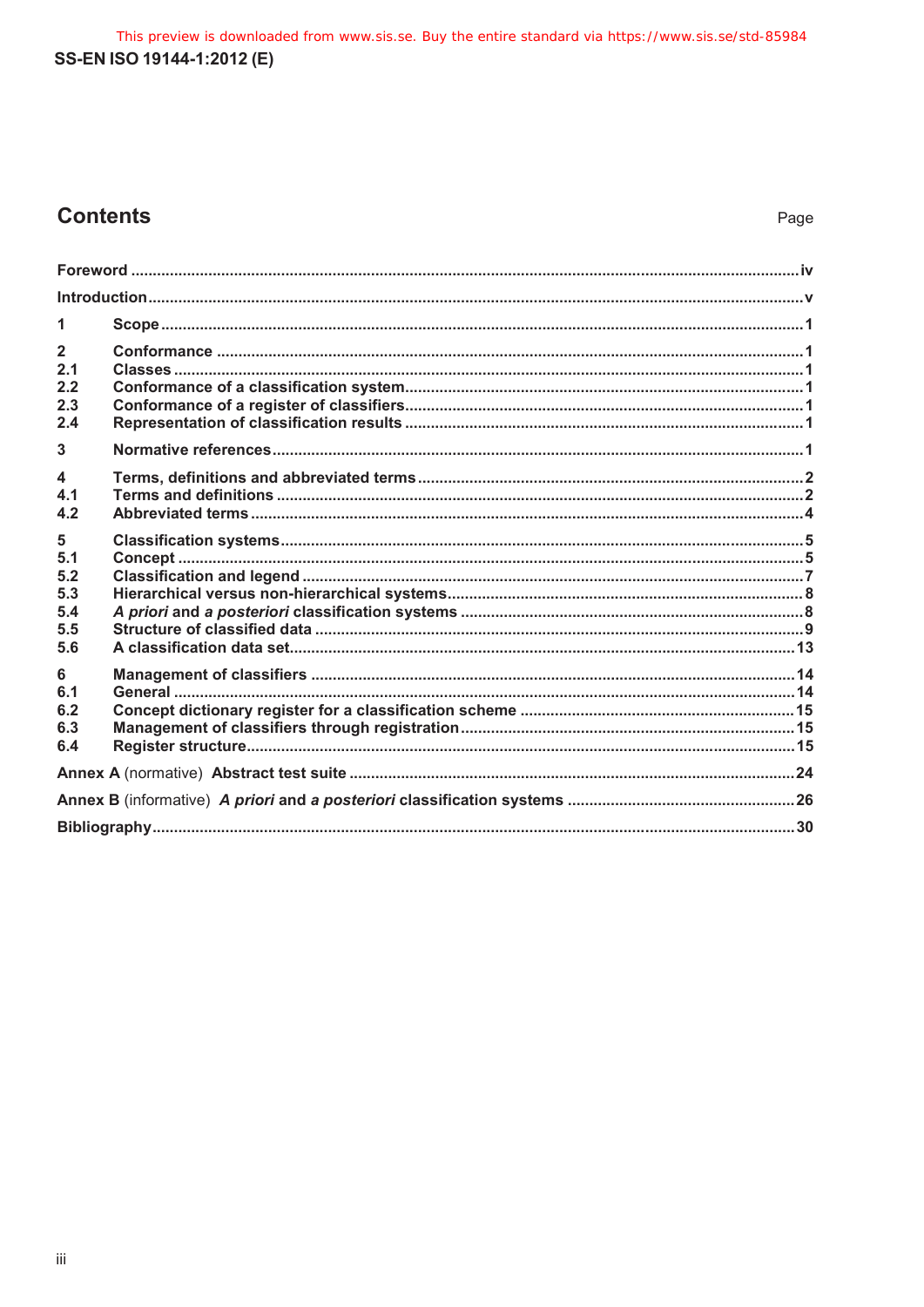## **Foreword**

The text of ISO 19144-1:2009 has been prepared by Technical Committee ISO/TC 211 "Geographic information/Geomatics" of the International Organization for Standardization (ISO) and has been taken over as EN ISO 19144-1:2012 by Technical Committee CEN/TC 287 "Geographic Information" the secretariat of which is held by BSI.

This European Standard shall be given the status of a national standard, either by publication of an identical text or by endorsement, at the latest by October 2012, and conflicting national standards shall be withdrawn at the latest by October 2012.

Attention is drawn to the possibility that some of the elements of this document may be the subject of patent rights. CEN [and/or CENELEC] shall not be held responsible for identifying any or all such patent rights.

According to the CEN/CENELEC Internal Regulations, the national standards organizations of the following countries are bound to implement this European Standard: Austria, Belgium, Bulgaria, Croatia, Cyprus, Czech Republic, Denmark, Estonia, Finland, France, Germany, Greece, Hungary, Iceland, Ireland, Italy, Latvia, Lithuania, Luxembourg, Malta, Netherlands, Norway, Poland, Portugal, Romania, Slovakia, Slovenia, Spain, Sweden, Switzerland, Turkey and the United Kingdom.

#### **Endorsement notice**

The text of ISO 19144-1:2009 has been approved by CEN as a EN ISO 19144-1:2012 without any modification.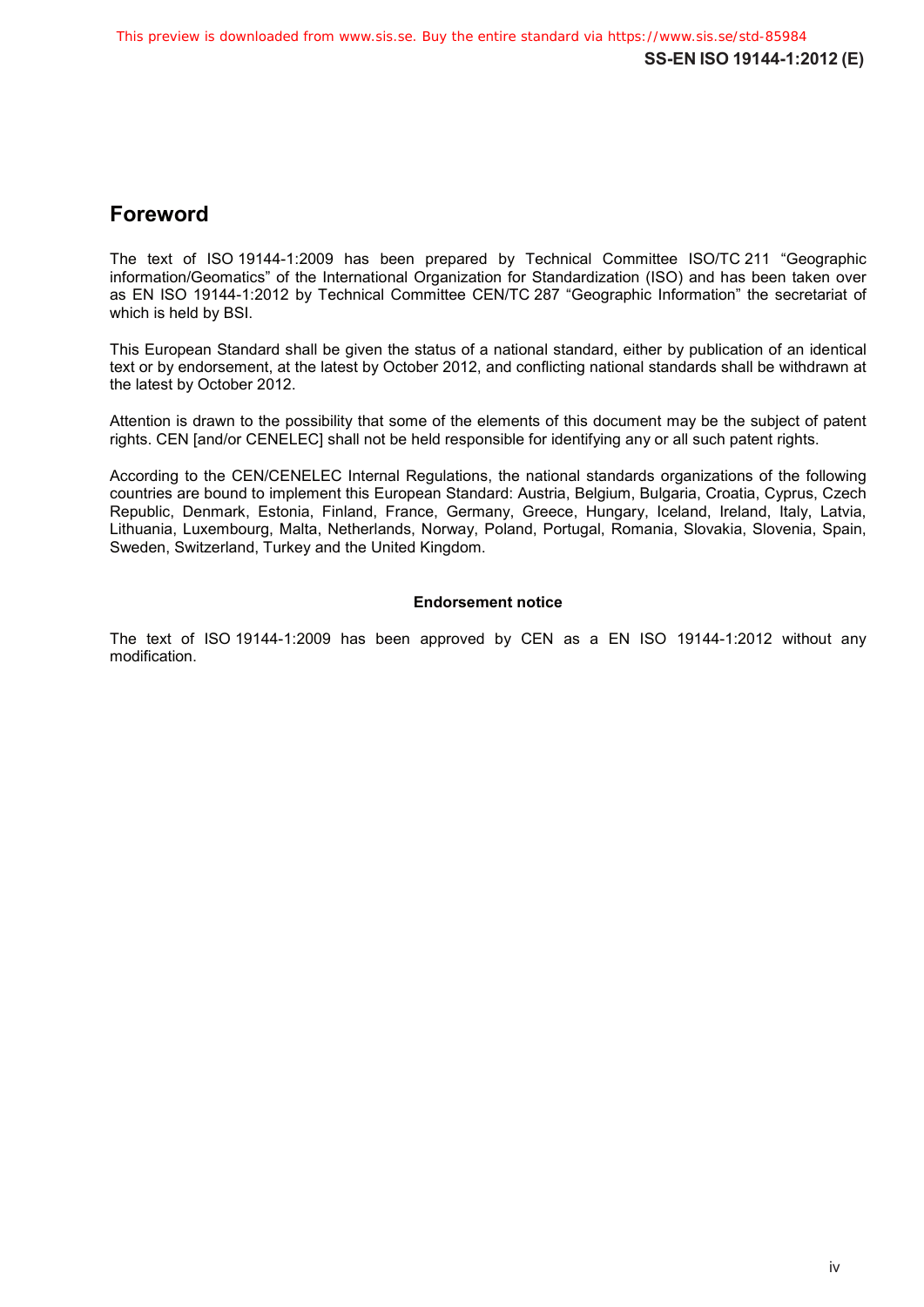**SS-EN ISO 19144-1:2012 (E)** This preview is downloaded from www.sis.se. Buy the entire standard via https://www.sis.se/std-85984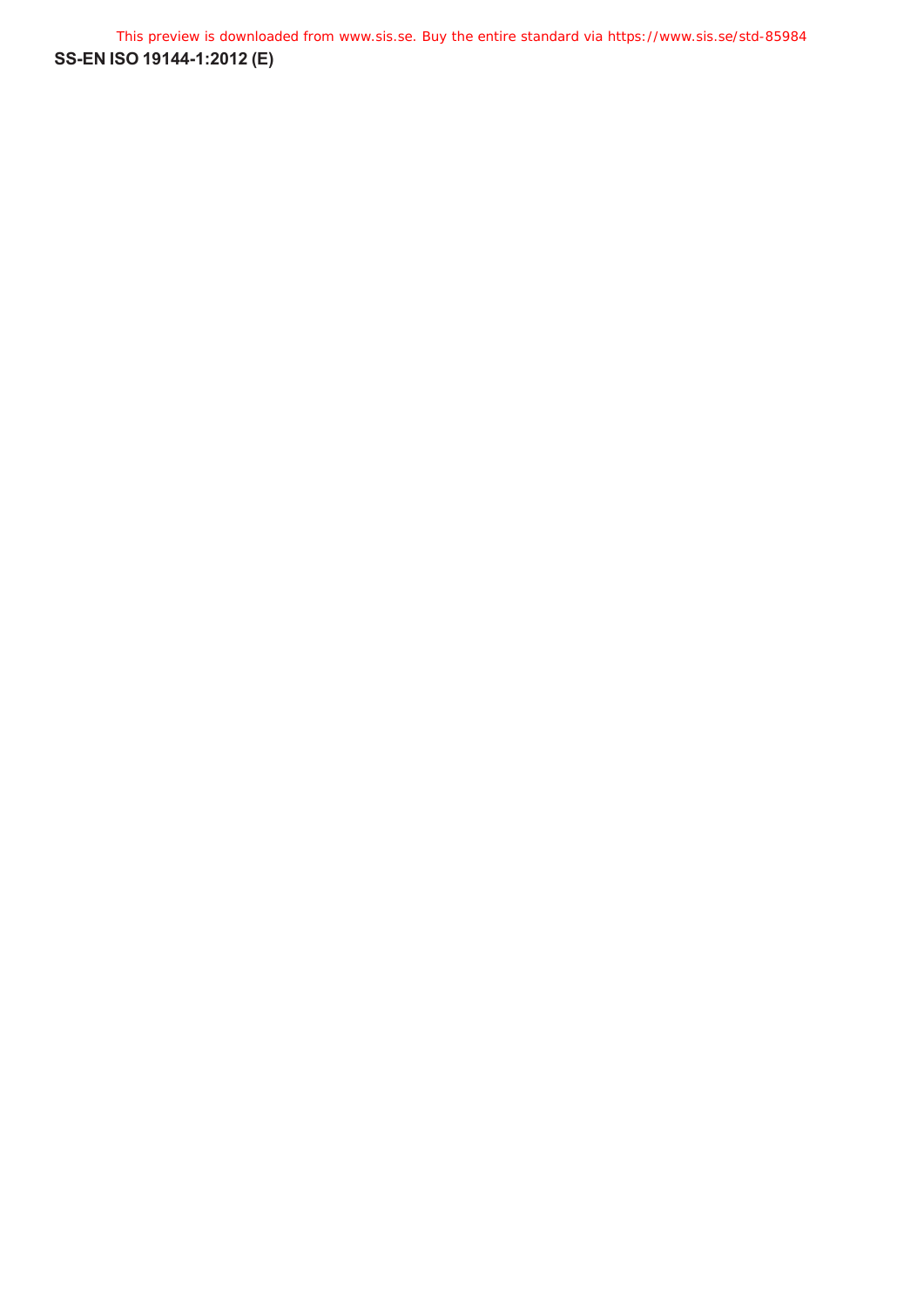## **Introduction**

This part of ISO 19144 is based on publications of the Food and Agriculture Organization (FAO) of the United Nations <sup>[1][2]</sup>. The first in a series of International Standards related to geographic classification systems, it defines the structure of such systems, together with the mechanism for defining and registering classifiers.

Since there are many different possible application areas, there is no single classification system that will serve all needs. The method by which classifiers are defined depends upon the application area. In addition, the classifiers used within a particular application area might not be adequate for all situations encountered within that application area and could need to be augmented over time. To facilitate extension of the set of classifiers in a particular application area, classifiers are registered in a register structure compliant with ISO 19135. This allows the set of classifiers to be maintained. The use of the ISO 19135 registration mechanism allows for separate registers to be defined for different sets of classifiers within multiple information communities, thereby satisfying application needs. This approach allows for independence between information communities, but also allows relationships to be developed between different classification systems that potentially allow the conversion, or partial conversion, of data from one classification system to another, or the fusion of data from two separate sources.

The concept of classification systems is well known in the geographic information community. A classification system can be used to subdivide any geographic area into small units, each of which carries an identifier that describes its type. The results can then be represented as a discrete coverage as described in ISO 19123. Many such classification systems can be defined to address any geographic area. Different application areas and different information communities can define their own classification systems. However, if the classification system is defined in a compatible way, interaction between different information communities becomes possible. In addition, in a particular application area, it is desirable that there be a few well-established classification systems, and that these themselves be standardized within information communities.

This part of ISO 19144 describes the common structure, while subsequent parts will allow for the standardization of specific classification systems.

A *coverage* is a function that returns values from its range for any direct position within its spatial, temporal or spatiotemporal domain. A *discrete coverage* is a function that returns the same feature attribute values for every direct position within any single spatial object, temporal object or spatiotemporal object in its domain. The domain is an area covered by the coverage function, and the discrete coverage breaks that area down into a set of spatial, temporal or spatiotemporal objects. The geometry of the discrete coverage used to represent the results of applying a classification system can be any type of discrete coverage — for example, a set of polygons fitted together like a jig-saw puzzle, a set of grid cells, or a set of points or curves.

A classification system consists of a set of classifiers. These classifiers may be algorithmically defined, or established according to a set of classification system definitions. The classifiers are application-area-dependent and are or will be defined in the other parts of ISO 19144 or other standards or publications. A register allows for the maintenance of a set of classifiers for a particular application area. A spatial, temporal or spatiotemporal object defined in terms of a set of classifiers is a *classified* object.

There is a commonality between conventional geographic features and classified objects. A *feature* is defined in ISO 19101 as an abstraction of real world phenomena. An example of a class of feature is a *building*, and a particular building, e.g. the UN building in New York, is an instance of a *feature class*. Conventional geographic features are *atomic units* that are assembled to build one type of geographic information data set.

A classification system works in the opposite manner, from the top down, by successively decomposing the whole within a coverage area. Classified objects are features, in that they are an abstraction of a real world phenomena, but classified objects are *not* atomic, because they are necessarily related to each other by the classifiers that decompose the whole. In a simple example of a classification system, the earth as a whole can be covered by either "land" or "water", and two classifiers can be defined partitioning the attribute range into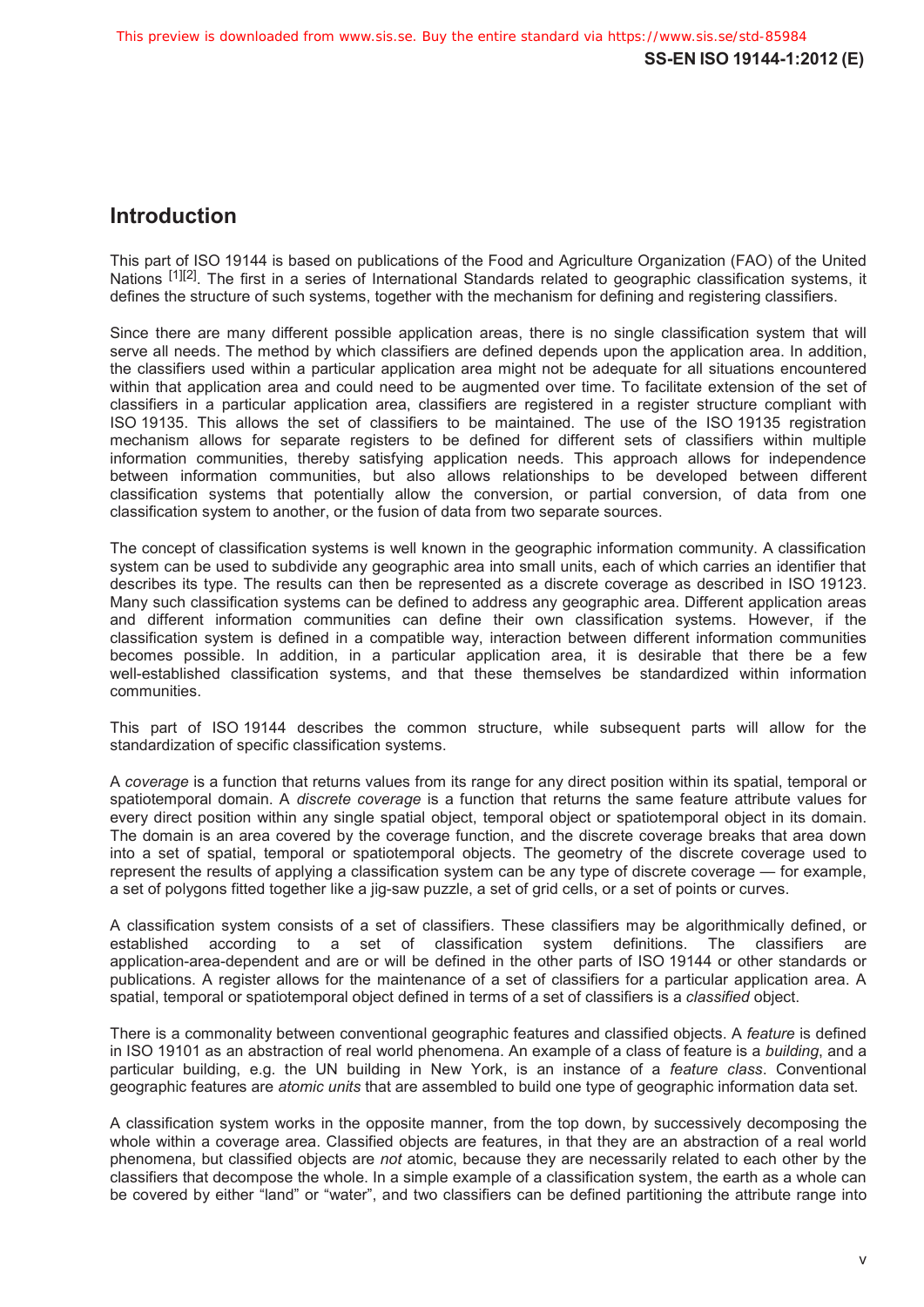two, identifying objects as being either land or water. Any particular area on the earth, corresponding to a classified object, would be of type "land" or "water".

ISO 19135 specifies that a *technical standard* be required to define the item classes in any conformant register. This part of ISO 19144 defines schemas for registers conformant to ISO 19135 and serves as the technical standard that defines the item classes required for the registration of classifiers. It establishes a set of rules for specifying definitions that can be used in a particular context to establish classified objects.

Registers of classifiers can serve as sources of reference for similar registers established by other geographic information communities as part of a system of cross-referencing. Cross-referencing between respective items in registers of classifiers might be difficult in cases where the structure of registers differs between information communities. This part of ISO 19144 can serve as a guide for different information communities for the development of compatible registers that can support a system of classifier cross-referencing.

The structure of a classification system together with the mechanism of defining and registering classifiers defined in this part of ISO 19144 is general and can be applied to many different information-communitydefined classification systems, including soil, landform, vegetation, urbanization and systems for understanding biodiversity and climate change. The use of this document will allow the relationship between different classification systems to be described.